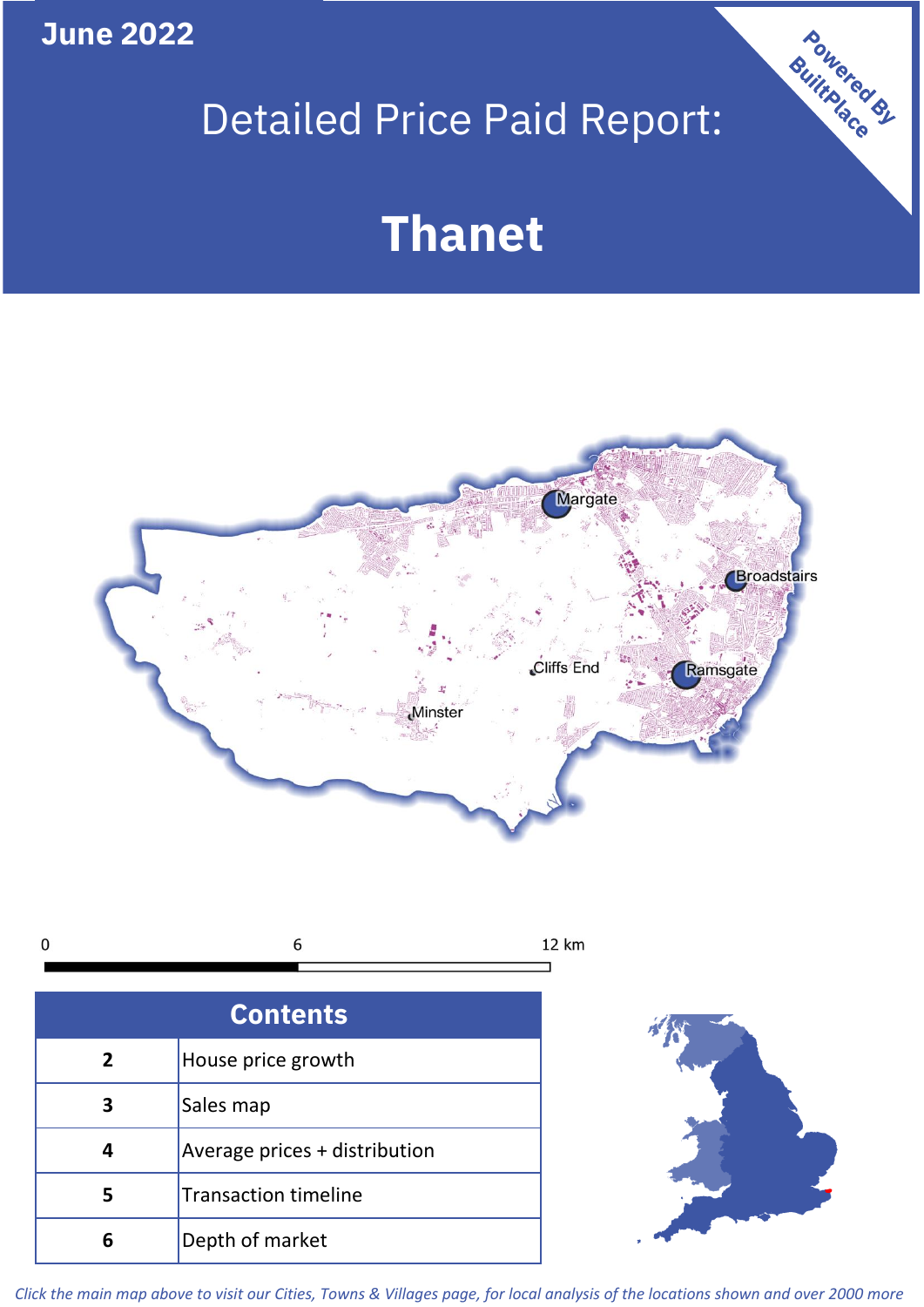# **Headline Data**

|                     | <b>Current level</b> | 3 month | <b>Annual</b> | 5 year  | 10 year |
|---------------------|----------------------|---------|---------------|---------|---------|
| <b>House prices</b> | £298,345             | 4.3%    | 12.1%         | 36.9%   | 111.0%  |
| <b>Transactions</b> | 2,784                | $-9.6%$ | 31.3%         | $-6.8%$ | 42.8%   |

# **House Price Growth (April 2022 data)**

#### *Annual Change in House Prices*



House prices in Thanet grew by 12.1% in the 12 months to April 2022 (based on 3-month smoothed data). By comparison national house prices grew by 10.7% and prices in the South East grew by 11.5% over the same period.

Thanet house prices are now 70.0% above their previous peak in 2007, compared to +60.7% for the South East and +52.9% across England.



#### *Year-To-Date Change in House Prices, December to April*

Local prices have grown by 5.6% in 2022 so far, compared to growth of 6.1% over the same period last year.

#### *Source: OS OpenData; UK House Price Index (Contains HM Land Registry data © Crown copyright)*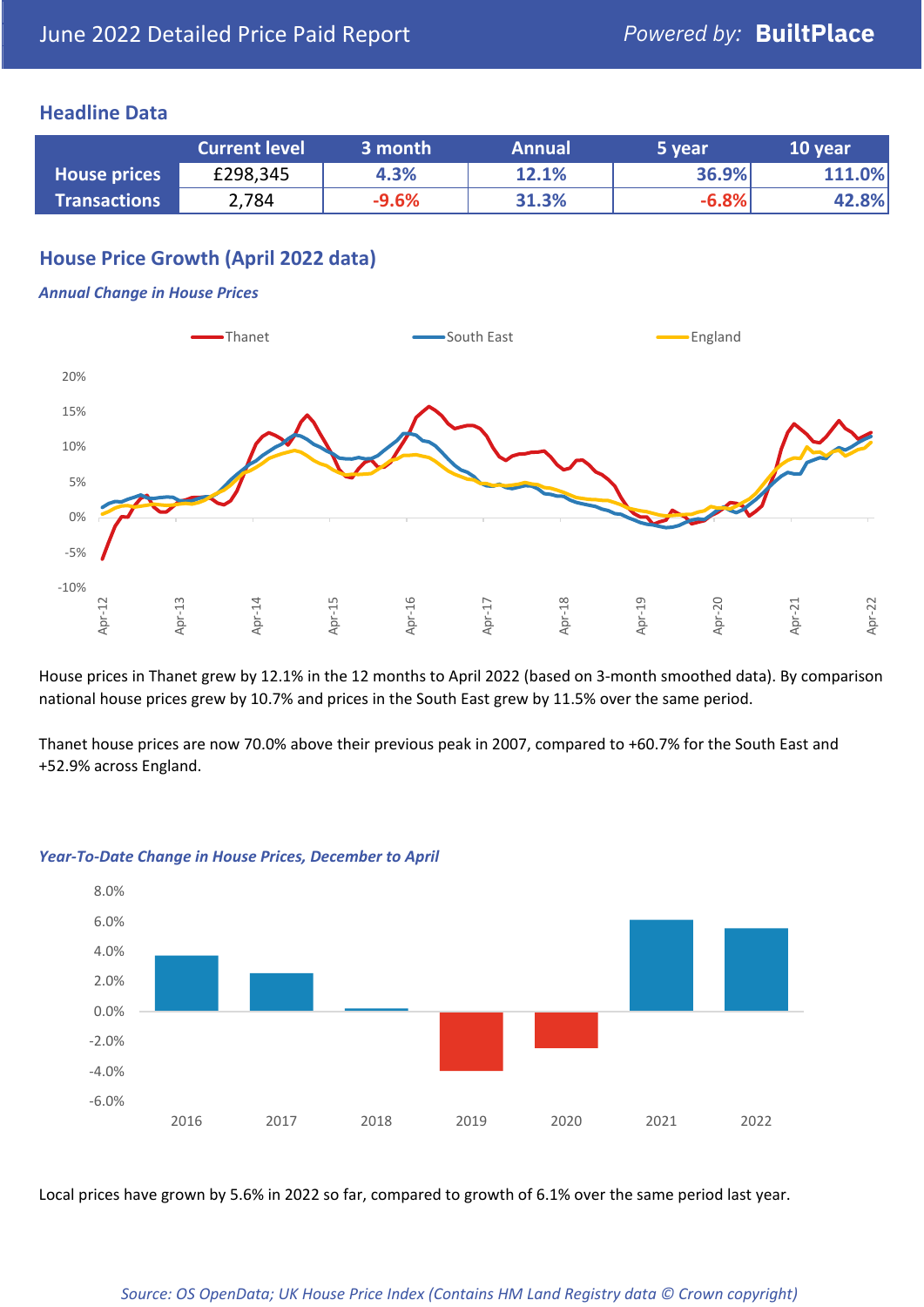# **House Price Map**

# *12 months to April 2022*



*Each point is one postcode, coloured by the average value relative to all sales in this local authority (price bands are LA-specific quintiles).*

**Map Key**

| Min      | <b>Max</b> |                            |
|----------|------------|----------------------------|
| Up to    | £193,000   | 1st quintile / lowest 20%  |
| £193,000 | £251,000   | 2nd quintile               |
| £251,000 | £310,000   | 3rd quintile               |
| £310,000 | £400,000   | 4th quintile               |
| £400,000 | and over   | 5th quintile / highest 20% |

### *Source: OS OpenData; UK House Price Index (Contains HM Land Registry data © Crown copyright)*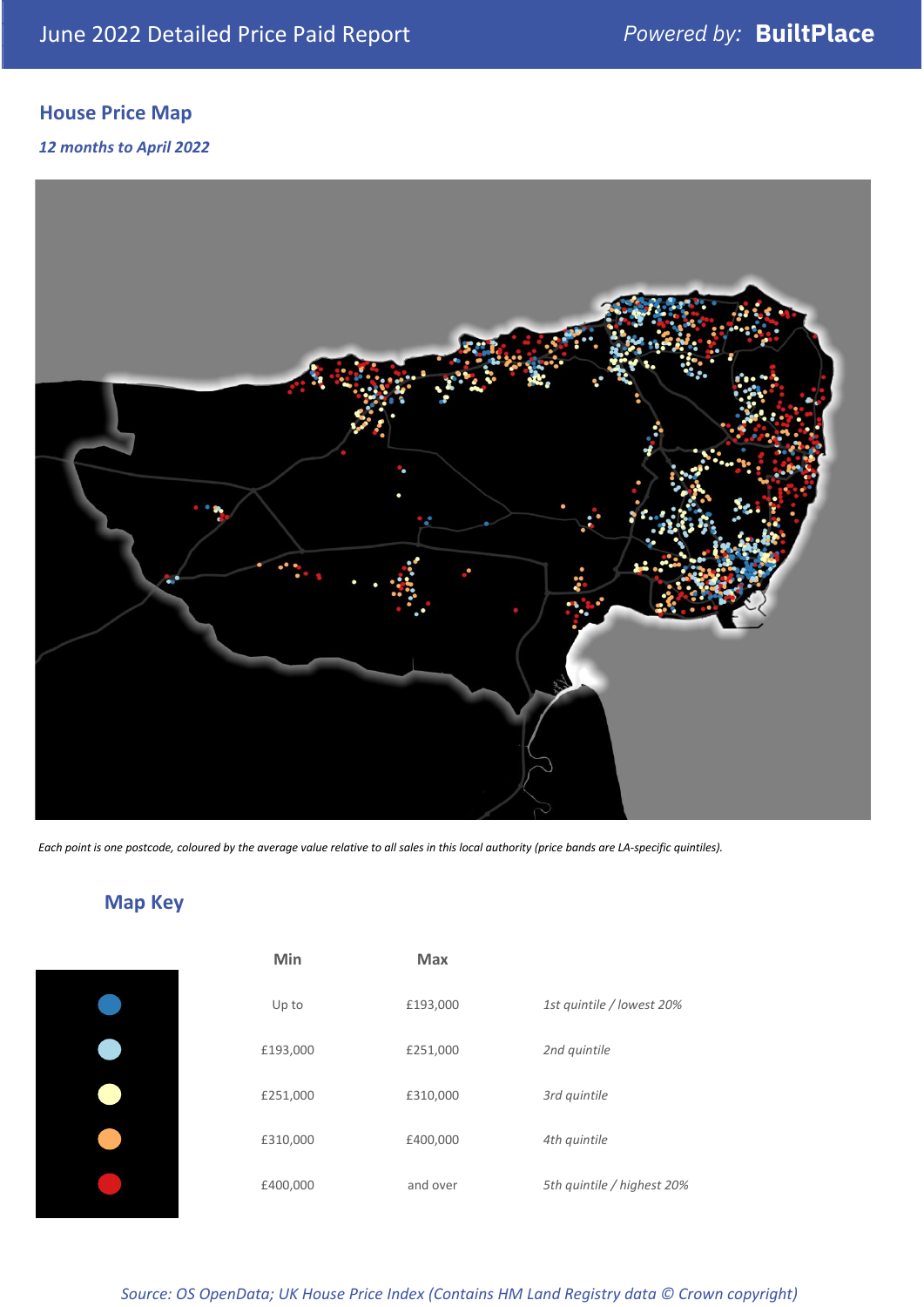# **Average House Price by Property Type**

# *12 months to April 2022*



|                 | <b>New</b> | <b>Second hand</b> |  |  |
|-----------------|------------|--------------------|--|--|
| <b>Flat</b>     | £356,043   | £182,594           |  |  |
| <b>Terraced</b> | £290,000   | £282,895           |  |  |
| Semi-detached   | £391,667   | £323,648           |  |  |
| <b>Detached</b> | £623,000   | £479,138           |  |  |

# **House Price Distribution by Year**

*All properties, by price band and calendar year (2020 = year to date)*

|                    | 1997 | 2002 | 2007 | 2012 | 2017 | 2019 | 2020 |
|--------------------|------|------|------|------|------|------|------|
| <b>Under £100k</b> | 94%  | 57%  | 10%  | 16%  | 8%   | 3%   | 2%   |
| £100-200k          | 5%   | 38%  | 61%  | 57%  | 37%  | 19%  | 19%  |
| E200-300k          | 0%   | 4%   | 22%  | 20%  | 34%  | 35%  | 32%  |
| £300-400k          | 0%   | 1%   | 5%   | 5%   | 13%  | 21%  | 23%  |
| £400-500k          | 0%   | 0%   | 1%   | 2%   | 5%   | 10%  | 10%  |
| <b>£500k-1m</b>    | 0%   | 0%   | 1%   | 1%   | 3%   | 10%  | 12%  |
| £1-2m              | 0%   | 0%   | 0%   | 0%   | 0%   | 1%   | 1%   |
| <b>Over £2m</b>    | 0%   | 0%   | 0%   | 0%   | 0%   | 0%   | 0%   |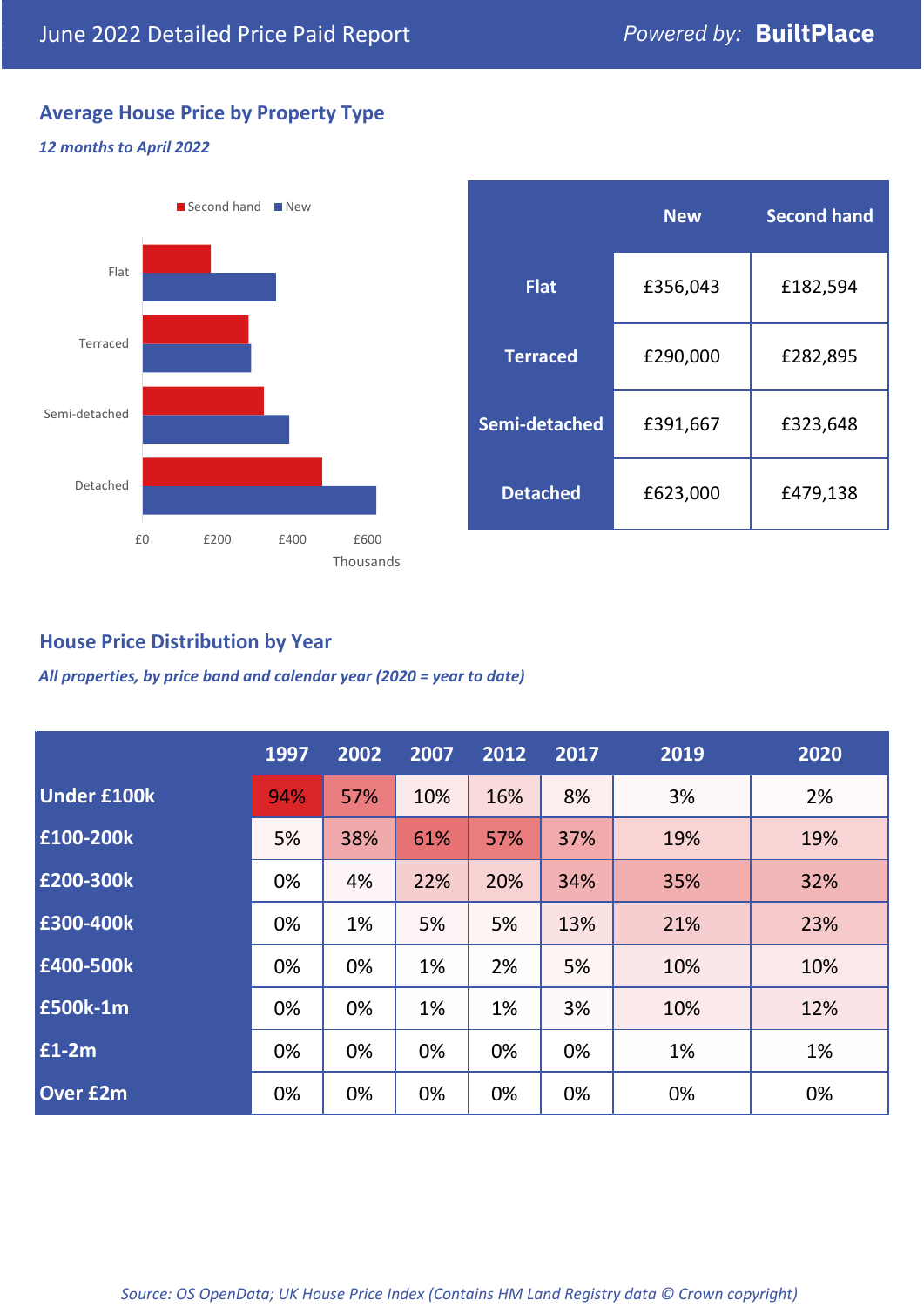# **Transactions (February 2022 data)**

*Annual Transactions, Indexed (2001-05 average = 100)*



There were 2,784 transactions in Thanet during the 12 months to February 2022. This is 76% of the average from 2001- 05 and suggests activity is below pre-downturn levels.

Transactions in Thanet have fallen by 5.1% since 2014, compared to changes of -9.9% for South East and -7.7% for England.



#### *Cash and New Build Sales as % of Total, by Year*

*Note: The data on this page EXCLUDES transactions identified as transfers under a power of sale/repossessions, buy-to-lets (where they can be identified by a mortgage), and transfers to non-private individuals - i.e. it comprises only Land Registry 'A' data.*